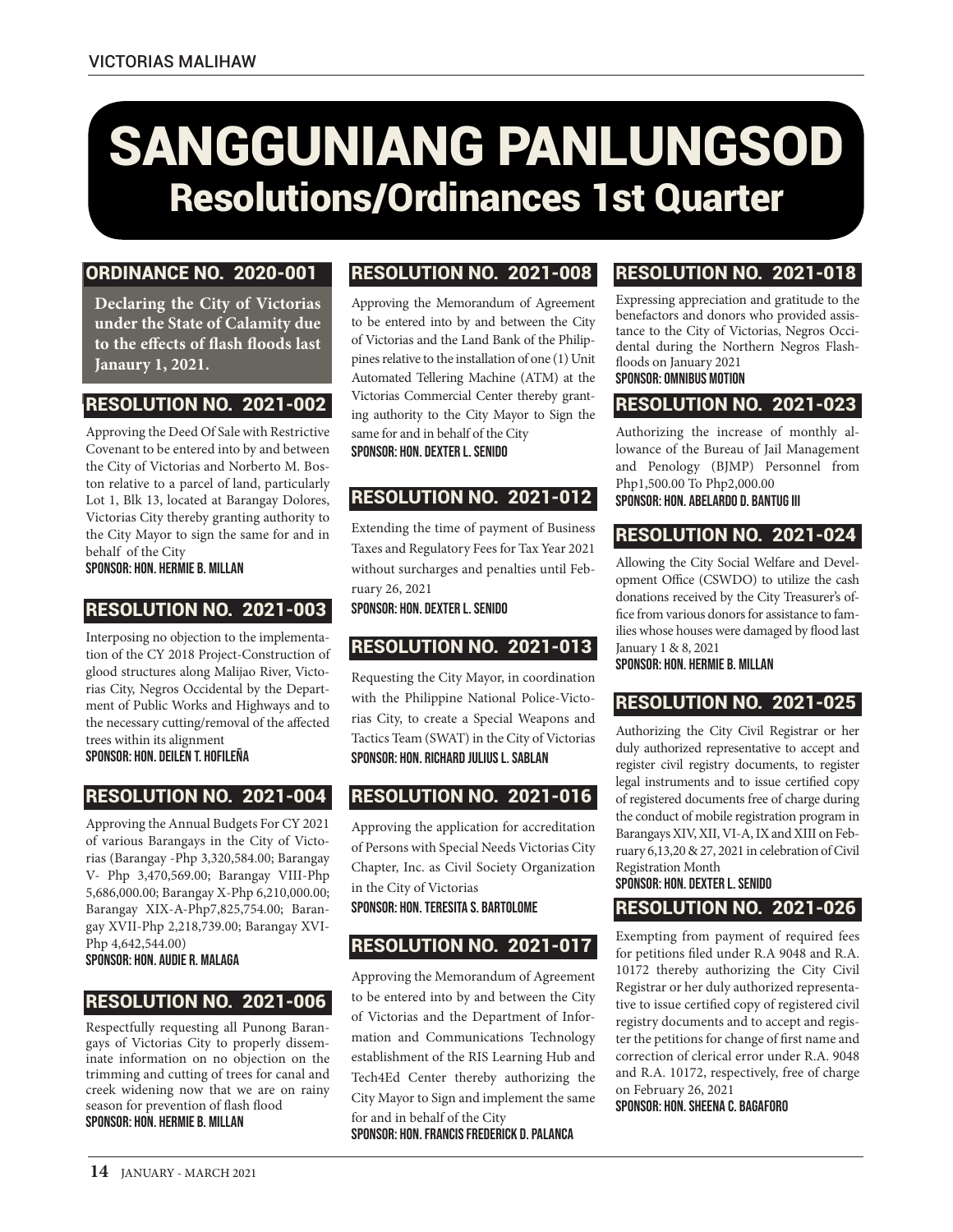## RESOLUTION NO. 2021-027

Approving the application for new motorized tricycle operator's permit of various applicants within the territorial jurisdiction of the City of Victorias, Negros Occidental pursuant to City Ordinance No. 18-2017 Sponsor: Hon. Richard Julius L. Sablan

#### RESOLUTION NO. 2021-029

Granting cash incentives to nationally funded teachers of Victorias City in the amount of five hundred pesos per month for the year 2021

Sponsor: Hon. Abelardo D. Bantug III

#### RESOLUTION NO. 2021-030

Approving the Memorandum of Agreement to be entered into by and among the Security Bank Foundation, Inc. (SBFI), Security Bank Corporation (SBC), Ateneo De Manila University (ADMU), De La Salle Philippines, inc. (DLSP), Department of Education Division of Negros Occidental (DEPED) and City Government of Victorias relative to the implementation of "Build A School, Build A Nation: The Classroom Project" thereby granting authority to the City Mayor to sign the same for and in behalf of the City

#### Sponsor: Hon. Abelardo D. Bantug III

#### RESOLUTION NO. 2021-031

Approving the pro-forma Memorandum of Agreement to be entered into by and among the Province of Negros Occidental, City of Victorias and various barangays relative to the group insurance program for barangay officials, employees, tanods and barangay health workers thereby granting authority to the City Mayor to sign the same for and in behalf of the City

## Sponsor: Hon. Richard Julius L. Sablan

#### RESOLUTION NO. 2021-032

Approving the Annual Budgets for CY 2021 of various barangays in the City of Victorias (Barangay IX- Php 7,300,000.00; Barangay XI- Php 3,435,621.00; Barangay XII- Php 4,750,000.00; Barangay XVIII-Php 2,000,000.00 and Barangay XIX- Php 3,815,000.00)

Sponsor: Hon. Audie R. Malaga

#### RESOLUTION NO. 2021-033

Addendum to Resolution No. 19-109, entitled:" The Revised Internal Rules of Procedure of the Sangguniang Panlungsod of Victorias, Province of Negros Occidental (2019-2022)"

Sponsor: Hon. Teresita S. Bartolome

# RESOLUTION NO. 2021-034

Approving the increase of salary subsidy of 35 non-plantilla Child Development workers from Php 3,000.00 to Php 3,500.00 per

#### month effective January 2021 Sponsor: Hon. Deilen T. Hofileña

## RESOLUTION NO. 2021-035

Approving the Sangguniang Kabataan (SK) Annual Budgets for CY 2021 of various barangays in the City of Victorias (Barangay VIII-Php 568,600.00; Barangay XIX-A-Php 782,574.40)

#### Sponsor: Hon. Sheena C. Bagaforo

#### RESOLUTION NO. 2021-036

Approving the Annual Budgets for CY 2021 of various barangays in the City of Victorias (Barangay VI- Php 7,580,000.00; Barangay XV-Php 1,920,523.00); Barangay XV-A-Php 1,882,973.00; Barangay XVI-A Php 1,600,935.00) Sponsor: Hon. Audie R. Malaga

## RESOLUTION NO. 2021-037

Approving the Memorandum of Agreement to be entered into by and between the City of Victorias and the Department of Labor and Employment Regional Office 6 (DOLE-RO6) relative to the implementation of Tulong Panghanapbuhay Sa Ating Displaced/Disadvantaged (TUPAD) Workers Program thereby granting authority to the City Mayor to sign the same for and in behalf of the City Sponsor: Hon. Francis Frederick D. Palanca

## RESOLUTION NO. 2021-038

Respectfully requesting North Negros Cooperative, Victorias Water District, Victorias Telephone System, all public utilities and business establishments to upgrade their services through internet-base bills collection scheme

Sponsor: Hon. Teresita S. Bartolome

## RESOLUTION NO. 2021-039

Approving the grant of additional financial assistance to Ms. Elisha Faith D. Ba-at of Barangay IX, Victorias City, in the amount of Fifty Thousand Pesos (Php50,000.00) for her senior high school scholarship in Japan for academic years 2021-2024

Sponsor: Hon. Abelardo D. Bantug III

## RESOLUTION NO. 2021-040

Interposing no objection to the clearing, dredging and pruning of trees along the waterways as a mitigation measure for flood control program of the City of Victorias Sponsor: Hon. Richard Julius L. Sablan

## RESOLUTION NO. 2021-041

Approving the Deed of Usufruct to be entered into by and between the City of Victorias and the Department of Education relative to the use of 1000 sqm portion of lot no. 48-b-1 covered by tct no. T-273963 as a site for Schools Division Office thereby granting authority to the City Mayor to sign the same for and in behalf of the City

Sponsor: Hon. Francis Frederick D. Palanca

## RESOLUTION NO. 2021-042

Approving the Annual Budget of Barangay XX for CY 2021 amounting to Seven Million Nine Hundred Thousand Pesos (Php 7,900,000.00) Sponsor: Hon. Audie R. Malaga

## RESOLUTION NO. 2021-043

Granting Two Thousand Pesos (Php2,000.00) monthly honorarium to Ms. Gellyn Canabal, Kadalag-an Queen 2020, effective January 2021 until the title is reliquished to the next Kadalag-an Queen

#### Sponsor: Hon. Dexter L. Senido

#### RESOLUTION NO. 2021-053

Approving the Sangguniang Kabataan (SK) Annual Budgets for CY 2021 of various barangays in the City of Victorias (Barangay III-Php 332,058.40; Barangay VI-A-Php 695,000.00; Barangay XIII- Php 777,500.00; Barangay XV-Php 192,052.30) Sponsor: Hon. Sheena C. Bagaforo

#### RESOLUTION NO. 2021-054

Respectfully requesting the Local Chief Executive through the General Services Office to provide garbage collection services at Binanlutan relocation site and other highly populated haciendas, sitios, puroks in Victorias rural areas

Sponsor: Hon. Teresita S. Bartolome

## RESOLUTION NO. 2021-055

Approving the Sangguniang Kabataan (SK) Annual Budgets for CY 2021 of various barangays in the City of Victorias (Barangay II- Php271,575.00; Barangay VII- Php 501,237.30; Barangay XVII-Php 221,873.90; Barangay XIX- Php 381,500.00; and Barangay XX- Php790,000.00)

Sponsor: Hon. Sheena C. Bagaforo